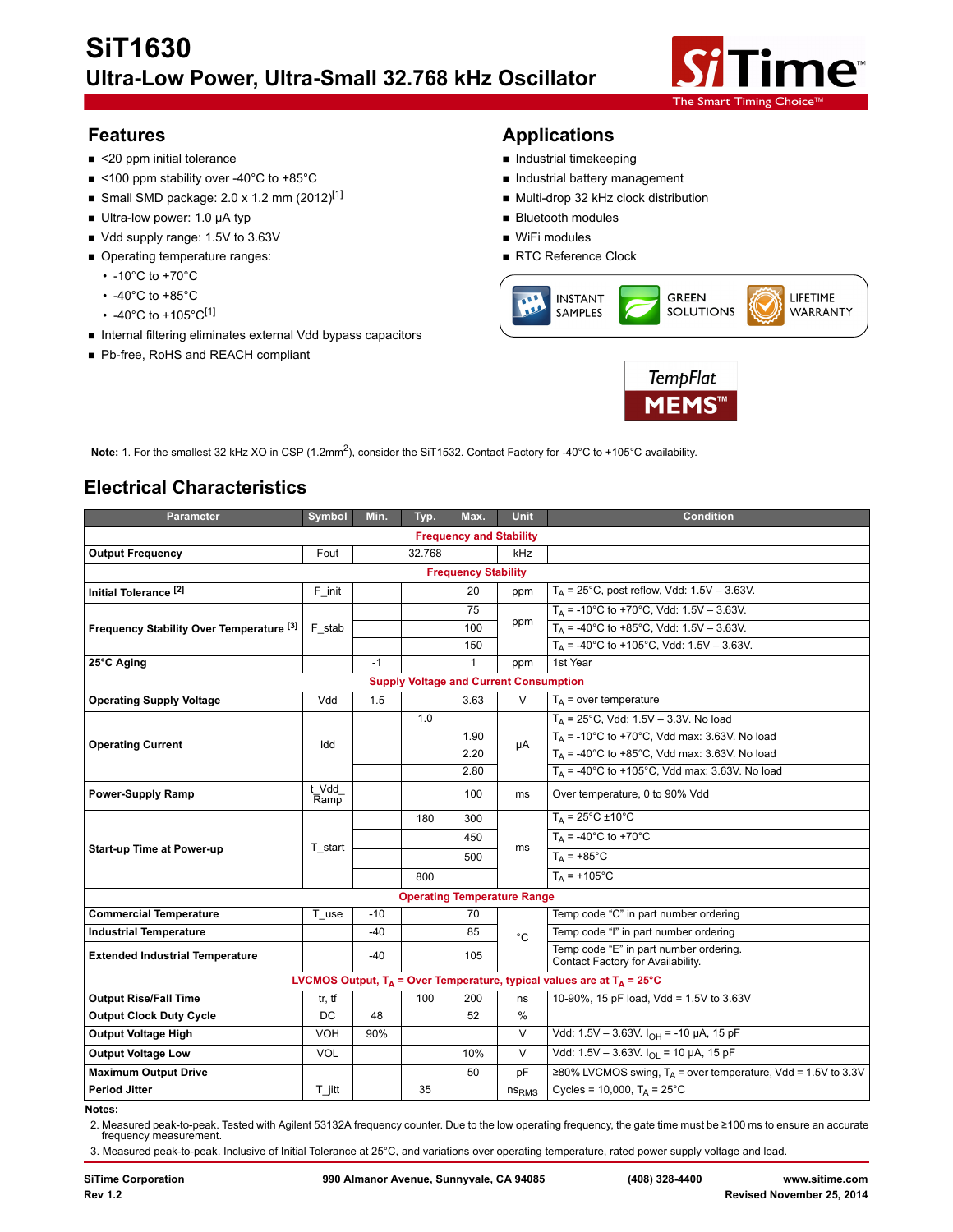

# **Pin Configuration**

| <b>SMD</b><br><b>Pin</b> | Symbol  | $II$                   | <b>Functionality</b>                                                                                                                                                                                                                                                  |
|--------------------------|---------|------------------------|-----------------------------------------------------------------------------------------------------------------------------------------------------------------------------------------------------------------------------------------------------------------------|
|                          | NC.     | No Connect             | No Connect. Will not respond to any input signal.                                                                                                                                                                                                                     |
| 2                        | GND     | Power Supply<br>Ground | Connect to ground. All GND pins must be connected to power supply ground.                                                                                                                                                                                             |
| 3                        | CLK Out | <b>OUT</b>             | Oscillator clock output. When interfacing to an MCU's XTAL input, the CLK Out is typically<br>connected to the receiving IC's X IN pin.                                                                                                                               |
| 4                        | Vdd     | Power Supply           | Connect to power supply $1.5V \leq Vdd \leq 3.63V$ . Under normal operating conditions, Vdd does<br>not require external bypass/decoupling capacitor(s). Internal power supply filtering will reject<br>more than ±150 mVpp with frequency components through 10 MHz. |

### **SMD Package (Top View)**



## **System Block Diagram**





# **Absolute Maximum**

Attempted operation outside the absolute maximum ratings may cause permanent damage to the part. Actual performance of the IC is only guaranteed within the operational specifications, not at absolute maximum ratings.

| <b>Parameter</b>                                          | <b>Test Condition</b>                                  | Value                                | <b>Unit</b> |
|-----------------------------------------------------------|--------------------------------------------------------|--------------------------------------|-------------|
| <b>Continuous Power Supply Voltage Range (Vdd)</b>        |                                                        | $-0.5$ to 3.63                       | v           |
| Short Duration Maximum Power Supply Voltage (Vdd)         | ≤30 minutes, over -40 $^{\circ}$ C to +85 $^{\circ}$ C | 4.0                                  | V           |
| <b>Short Duration Maximum Operating Temperature Range</b> | Vdd = $1.5V - 3.63V$ . ≤30 mins                        | 125                                  | °C          |
| <b>Human Body Model ESD Protection</b>                    | HBM, JESD22-A114                                       | 3000                                 | V           |
| Charge-Device Model (CDM) ESD Protection                  | JESD220C101                                            | 750                                  | V           |
| Machine Model (MM) ESD Protection                         | $T_A = 25^{\circ}C$                                    | 300                                  | v           |
| Latch-up Tolerance                                        | JESD78 Compliant                                       |                                      |             |
| <b>Mechanical Shock Resistance</b>                        | Mil 883, Method 2002                                   | 10.000                               | g           |
| <b>Mechanical Vibration Resistance</b>                    | Mil 883. Method 2007                                   | 70                                   | g           |
| 2012 SMD Junction Temperature                             |                                                        | 150                                  | °C          |
| <b>Storage Temperature</b>                                |                                                        | -65 $^{\circ}$ C to 150 $^{\circ}$ C |             |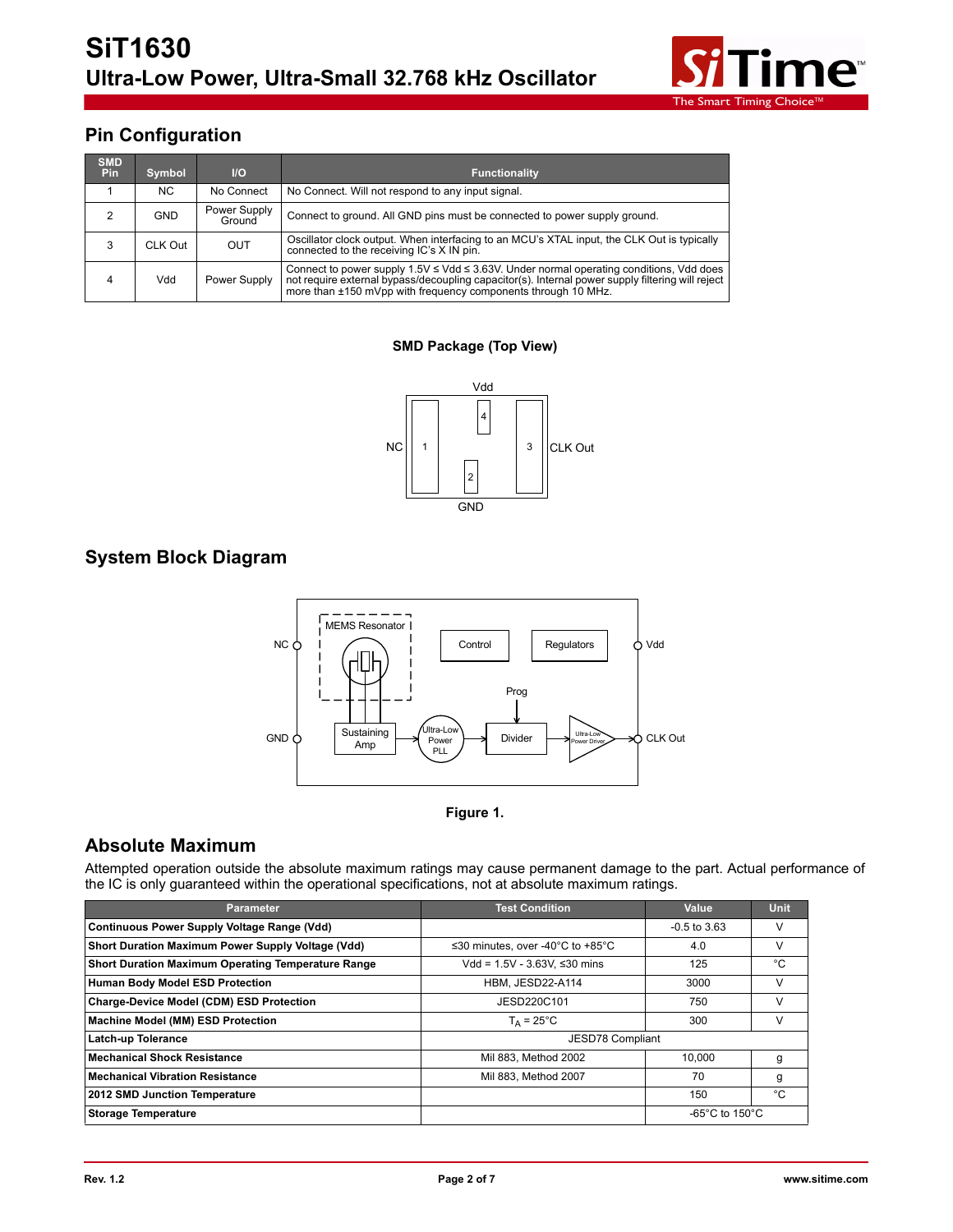

## **Description**

The SiT1630 is an ultra-small and ultra-low power 32.768 kHz oscillator optimized for battery-powered applications.

SiTime's MEMS oscillators consist of MEMS resonators and a programmable analog circuit. Our MEMS resonators are built with SiTime's unique MEMS First™ process. A key manufacturing step is EpiSeal™ during which the MEMS resonator is annealed with temperatures over 1000°C. EpiSeal creates an extremely strong, clean, vacuum chamber that encapsulates the MEMS resonator and ensures the best performance and reliability. During EpiSeal, a poly silicon cap is grown on top of the resonator cavity, which eliminates the need for additional cap wafers or other exotic packaging. As a result, SiTime's MEMS resonator die can be used like any other semiconductor die. One unique result of SiTime's MEMS First and EpiSeal manufacturing processes is the capability to integrate SiTime's MEMS die with a SOC, ASIC, microprocessor or analog die within a package to eliminate external timing components and provide a highly integrated, smaller, cheaper solution to the customer.

### **Frequency Stability**

The SiT1630 is factory calibrated (trimmed) to guarantee frequency stability to be less than 20 ppm at room temperature and very tight stability over temperature. Unlike quartz crystals that have a classic tuning fork parabola temperature curve with a 25°C turnover point, the SiT1630 temperature coefficient is extremely flat across temperature.

When measuring the SiT1630 output frequency with a frequency counter, it is important to make sure the counter's gate time is >100 ms. The slow frequency of a 32 kHz clock will give false readings with faster gate times.



**Figure 2. SiTime vs. Quartz**

### **Power Supply Noise Immunity**

The SiT1630 is an ultra-small 32 kHz oscillator. In addition to eliminating external output load capacitors common with standard XTALs, this device includes special power supply filtering and thus, eliminates the need for an external Vdd bypass-decoupling capacitor. This feature further simplifies the design and keeps the footprint as small as possible. Internal power supply filtering is designed to reject AC-noise greater than ±150 mVpp magnitude and beyond 10 MHz frequency component.

#### **Power-up**

The SiT1630 starts-up to a valid output frequency within 300 ms (180 ms typ). To ensure the device starts-up within the specified limit, make sure the power-supply ramps-up in approximately 10 - 20 ms (to within 90% of Vdd).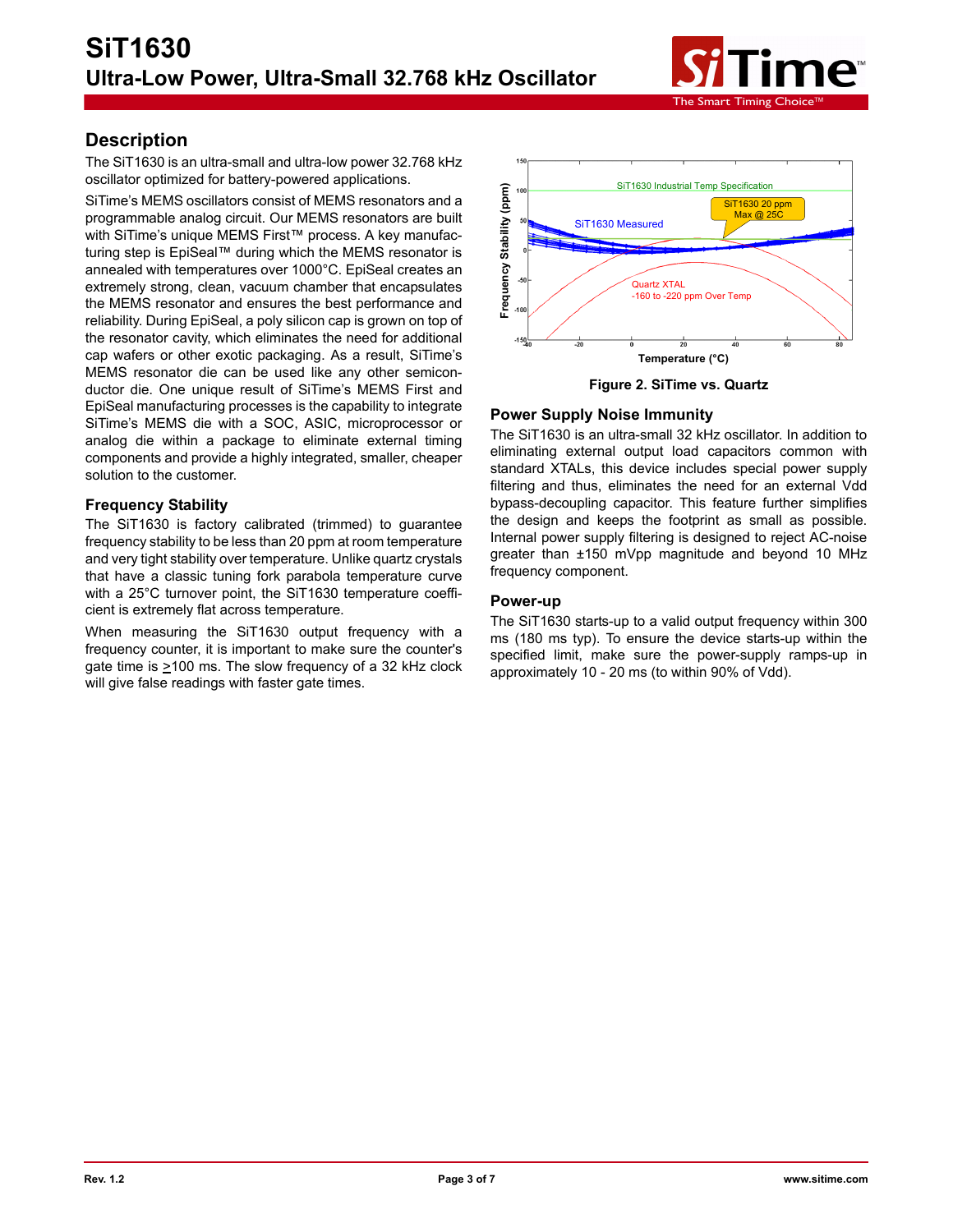

# **Typical Operating Curves**

**(TA = 25**°**C, Vdd = 1.8V, unless otherwise stated)**



**Supply Current Over Temperature (No Load)**



100 Frequency Stability (PPM) **Frequency Stability (PPM)** 50  $\mathbf{0}$ -50  $-100$  $\overline{25}$  $\overline{50}$  $\frac{1}{70}$  $-20$  $\overline{\overline{85}}$  $\overline{\mathfrak{o}}$ **Temperature (°C)**

**Frequency Stability Over Temperature**

**Start-up Time**

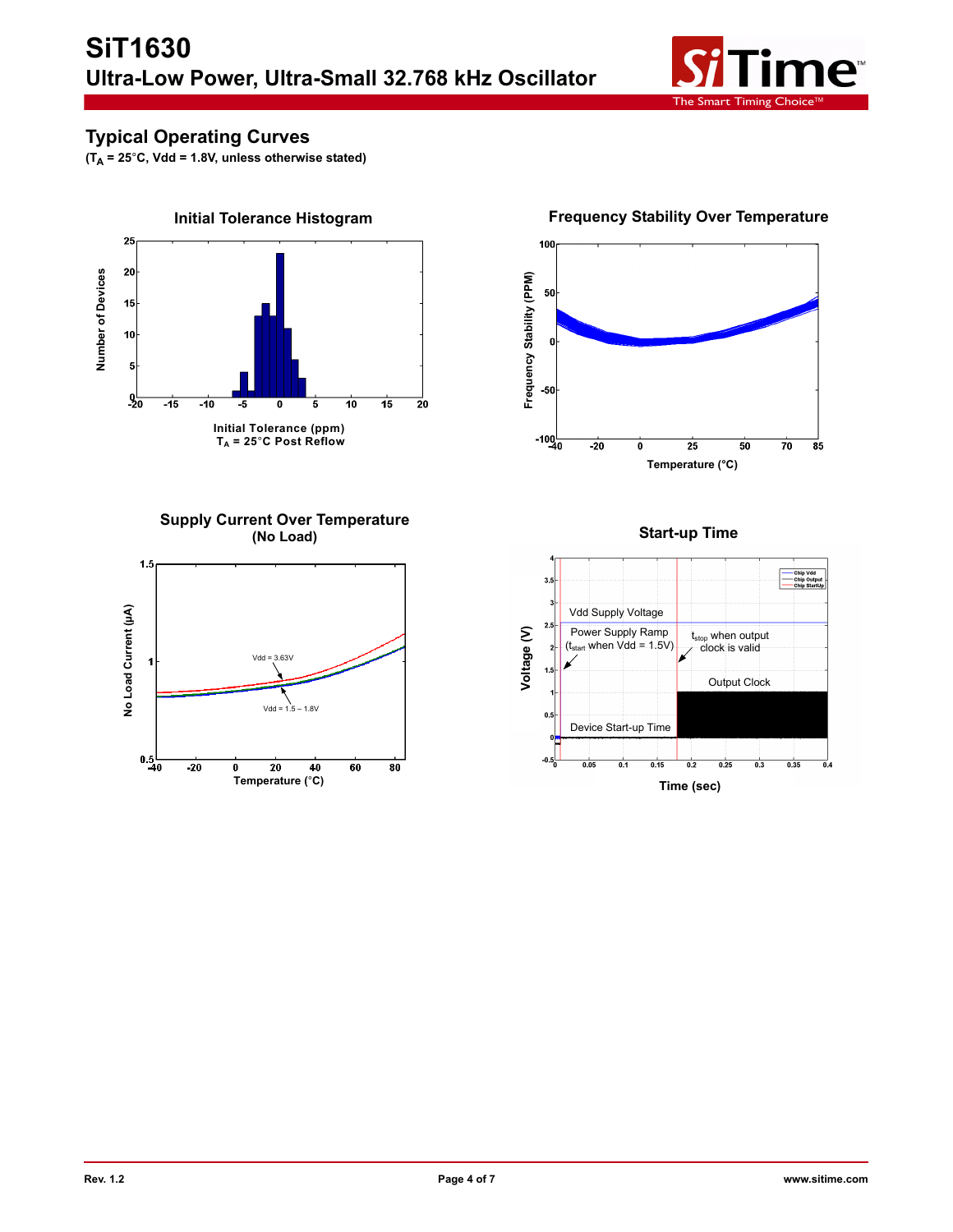



**LVCMOS Output Waveform**  (Vswing = 1.8V, SiT1630AI-H4-DCC-32.768)

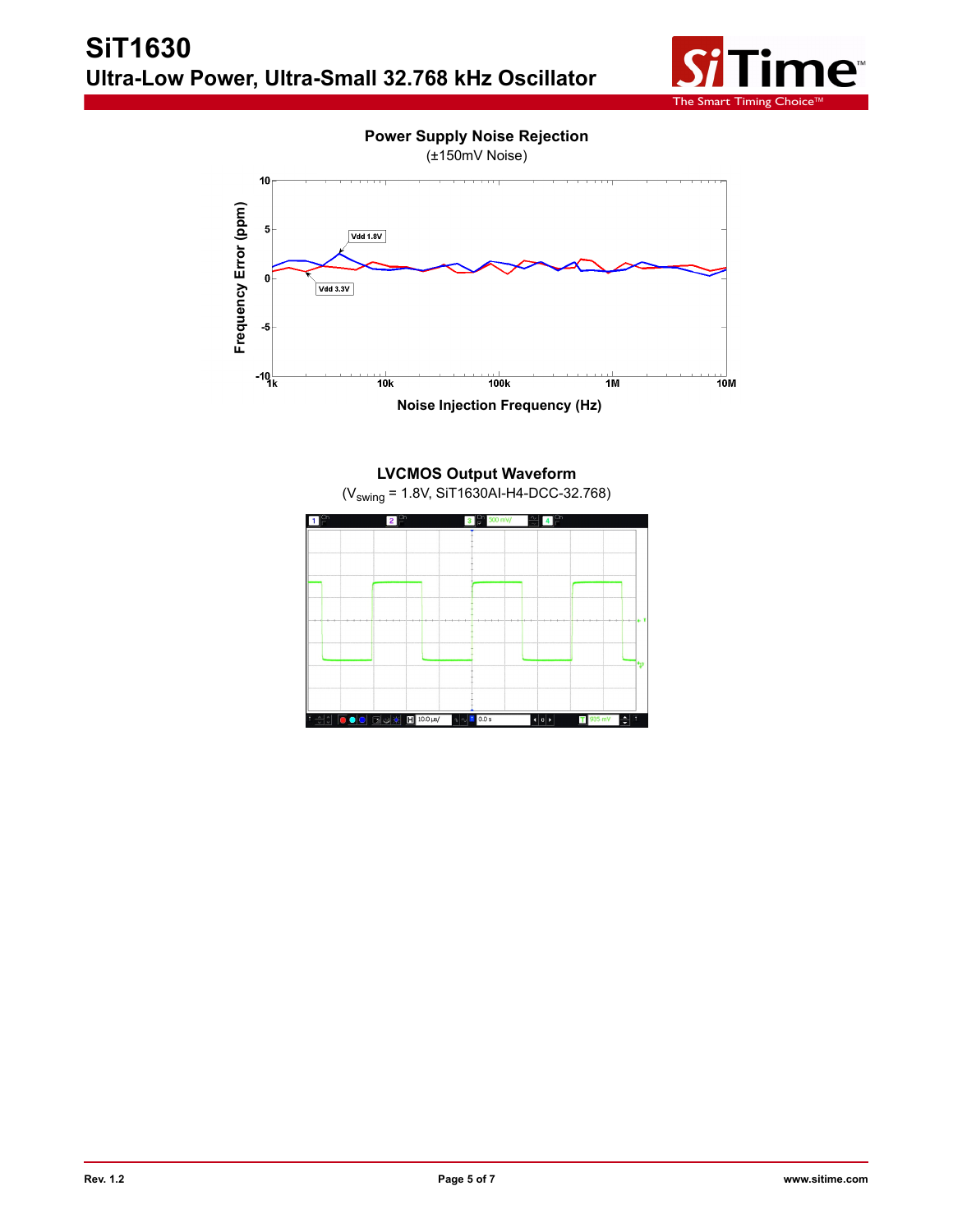

## **Dimensions and Patterns**



## **Manufacturing Guidelines**

- 1) No Ultrasonic Cleaning: Do not subject the SiT1630 to an ultrasonic cleaning environment. Permanent damage or long term reliability issues to the MEMS structure may occur.
- 2) For Noisy, high EM environments, we recommend the following design guidelines:
	- Place oscillator as far away from EM noise sources as possible (e.g., high-voltage switching regulators, motor drive control).
	- Route noisy PCB traces, such as digital data lines or high di/dt power supply lines, away from the SiTime oscillator.
	- Add a low ESR/ESL, 0.1uF to 1.0uF ceramic capacitor (X7R) to help filter high frequency noise on the Vdd power-supply line. Place it as close to the SiTime oscillator Vdd pin as possible.
	- Place a solid GND plane underneath the SiTime oscillator to shield the oscillator from noisy traces on the other board layers.
- 3) For additional manufacturing guidelines and marking/tape-reel instructions, click on the following link: [http://www.sitime.com/component/docman/doc\\_download/243-manufacturing-notes-for-sitime-oscillators](http://www.sitime.com/component/docman/doc_download/243-manufacturing-notes-for-sitime-oscillators)